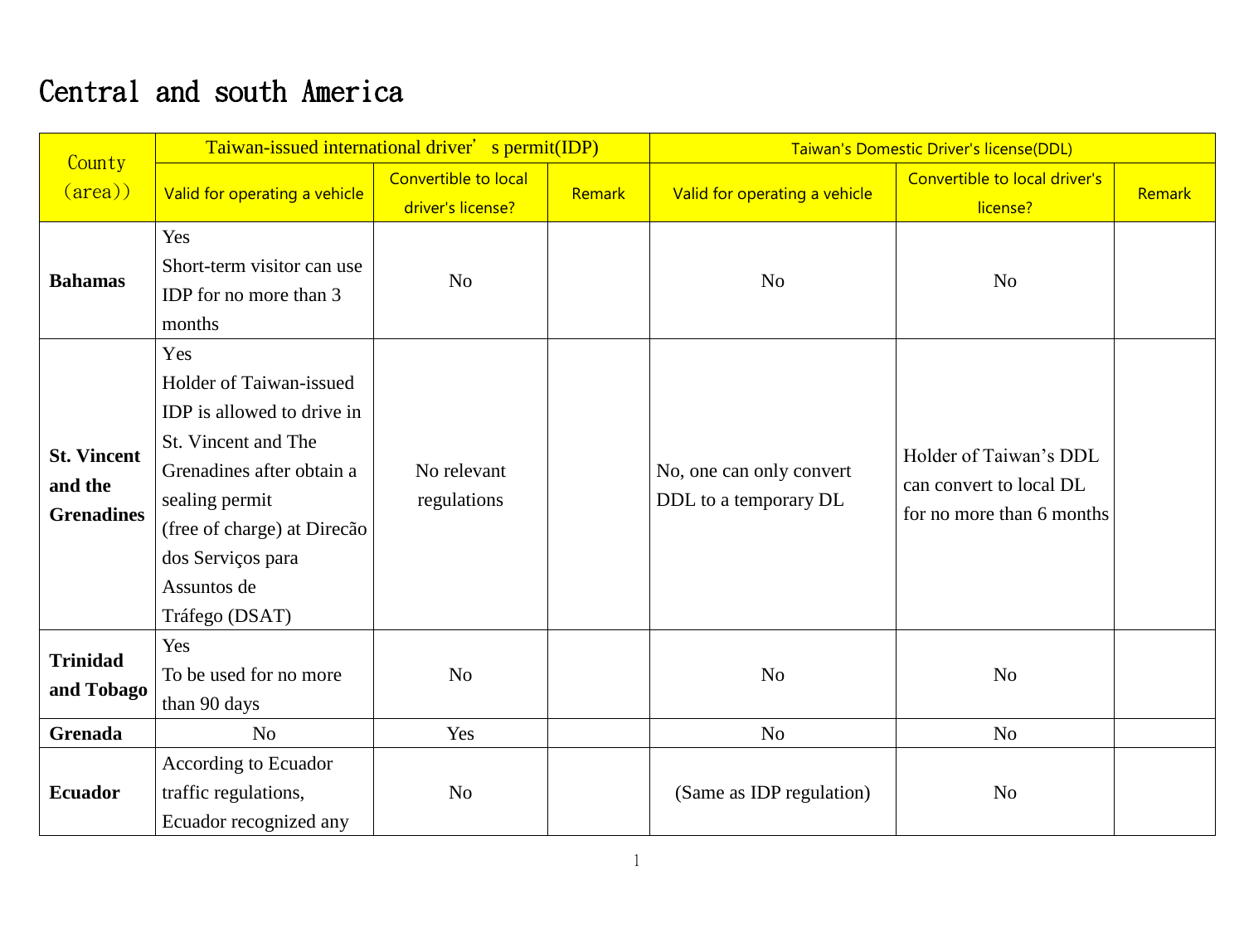| County           | Taiwan-issued international driver' s permit(IDP)                            |                                                                                                                                                                                       |        | Taiwan's Domestic Driver's license(DDL)                                                   |                                                                                   |        |
|------------------|------------------------------------------------------------------------------|---------------------------------------------------------------------------------------------------------------------------------------------------------------------------------------|--------|-------------------------------------------------------------------------------------------|-----------------------------------------------------------------------------------|--------|
| $(\text{area})$  | Valid for operating a vehicle                                                | Convertible to local<br>driver's license?                                                                                                                                             | Remark | Valid for operating a vehicle                                                             | Convertible to local driver's<br>license?                                         | Remark |
|                  | IDP issued by other                                                          |                                                                                                                                                                                       |        |                                                                                           |                                                                                   |        |
|                  | country yet it can be used                                                   |                                                                                                                                                                                       |        |                                                                                           |                                                                                   |        |
|                  | for no more than a month.                                                    |                                                                                                                                                                                       |        |                                                                                           |                                                                                   |        |
|                  | To continue driving in                                                       |                                                                                                                                                                                       |        |                                                                                           |                                                                                   |        |
|                  | Ecuador, one should take                                                     |                                                                                                                                                                                       |        |                                                                                           |                                                                                   |        |
|                  | tests to obtain a local                                                      |                                                                                                                                                                                       |        |                                                                                           |                                                                                   |        |
|                  | license.                                                                     |                                                                                                                                                                                       |        |                                                                                           |                                                                                   |        |
| <b>Brazil</b>    | N <sub>o</sub>                                                               | N <sub>o</sub>                                                                                                                                                                        |        | N <sub>o</sub>                                                                            | No                                                                                |        |
| Paraguay         | Yes<br>To be used till its expiry •                                          | No.<br>Only Taiwan's<br>diplomats to<br>Paraguay are<br>allowed to apply<br>for conversion to<br>local DL with a<br>valid Taiwan DDL<br>and diplomatic<br>certificate of<br>Paraguay. |        | Yes<br>Visitors can use Taiwan's<br>DDL for no more than 90<br>days •                     | N <sub>o</sub>                                                                    |        |
| <b>Nicaragua</b> | Yes<br>Holder of valid<br>Taiwan-issued IDP can<br>drive in Nicaragua for no | Yes<br>Holder of<br>Taiwan-issued IDP<br>is eligible to                                                                                                                               |        | Yes<br>Holder of valid Taiwan's<br>DDL can drive in Nicaragua<br>for no more than 90 days | Yes<br>Holder of Taiwan-issued<br>IDP is eligible to<br>apply for a local DL from |        |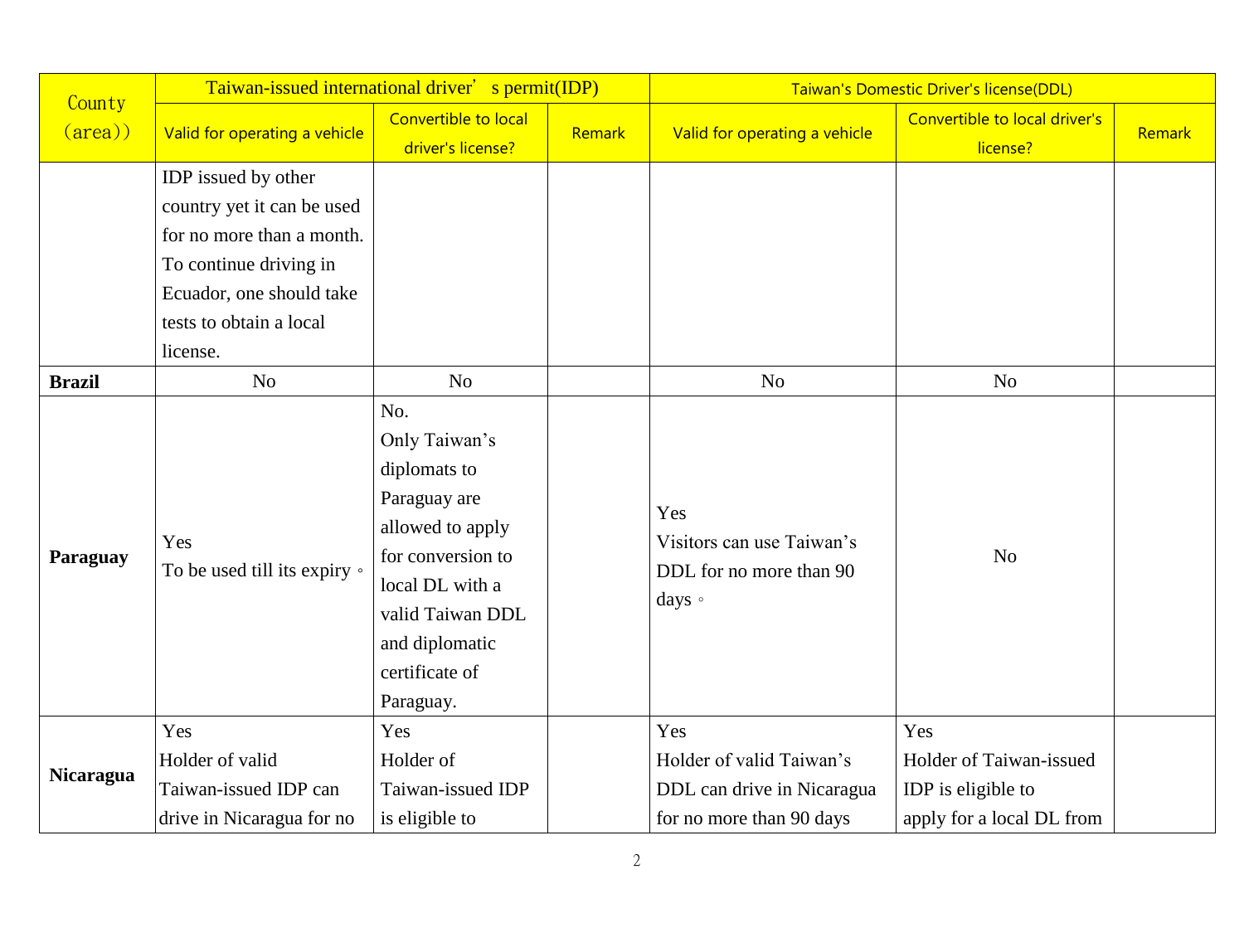| County            | Taiwan-issued international driver' s permit(IDP)                                                  |                                                                                                                                                                                                                                                 |        | Taiwan's Domestic Driver's license(DDL)                                                                                                                                                                            |                                                                                                                                                                                                                                             |        |  |
|-------------------|----------------------------------------------------------------------------------------------------|-------------------------------------------------------------------------------------------------------------------------------------------------------------------------------------------------------------------------------------------------|--------|--------------------------------------------------------------------------------------------------------------------------------------------------------------------------------------------------------------------|---------------------------------------------------------------------------------------------------------------------------------------------------------------------------------------------------------------------------------------------|--------|--|
| $(\text{area})$   | Valid for operating a vehicle                                                                      | Convertible to local<br>driver's license?                                                                                                                                                                                                       | Remark | Valid for operating a vehicle                                                                                                                                                                                      | Convertible to local driver's<br>license?                                                                                                                                                                                                   | Remark |  |
|                   | more than 90 days                                                                                  | apply for a local DL<br>from Motor<br>Vehicle Office in<br>Nicaragua along<br>with photocopy of<br>passport (or<br>residence permit),<br>physical<br>exam form (eyesight<br>and<br>blood test) and fee.<br>The license is valid<br>for 5 years. |        |                                                                                                                                                                                                                    | Motor Vehicle Office in<br>Nicaragua along with<br>photocopy of passport (or<br>residence permit),<br>Physical exam form<br>(eyesight and blood test)<br>with application fee. The<br>license is valid for 5 years                          |        |  |
| <b>Costa Rica</b> | Yes<br>Holder of valid<br>Taiwan-issued IDP can<br>drive in Costa Rica for no<br>more than 90 days | Yes<br>Holder of Costa Rica<br>residency is eligible<br>to apply for a local<br>DL from Motor<br>Vehicle Office in<br>Costa Rica along<br>with photocopy of<br>passport (or<br>residence permit),                                               |        | Yes<br>Holder of valid Taiwan-issued<br>IDP and passport can drive in<br>Costa Rica for no more than<br>90 days.<br>those who are applying for<br>residency are allow to extend<br>for 90 days<br>with certificate | Yes<br>Holder of Taiwan-issued<br>IDP is eligible to apply for<br>a local DL from Motor<br>Vehicle Office in Costa<br>Rica along with<br>photocopy of passport (or<br>residence permit),<br>Physical exam form<br>(eyesight and blood test) |        |  |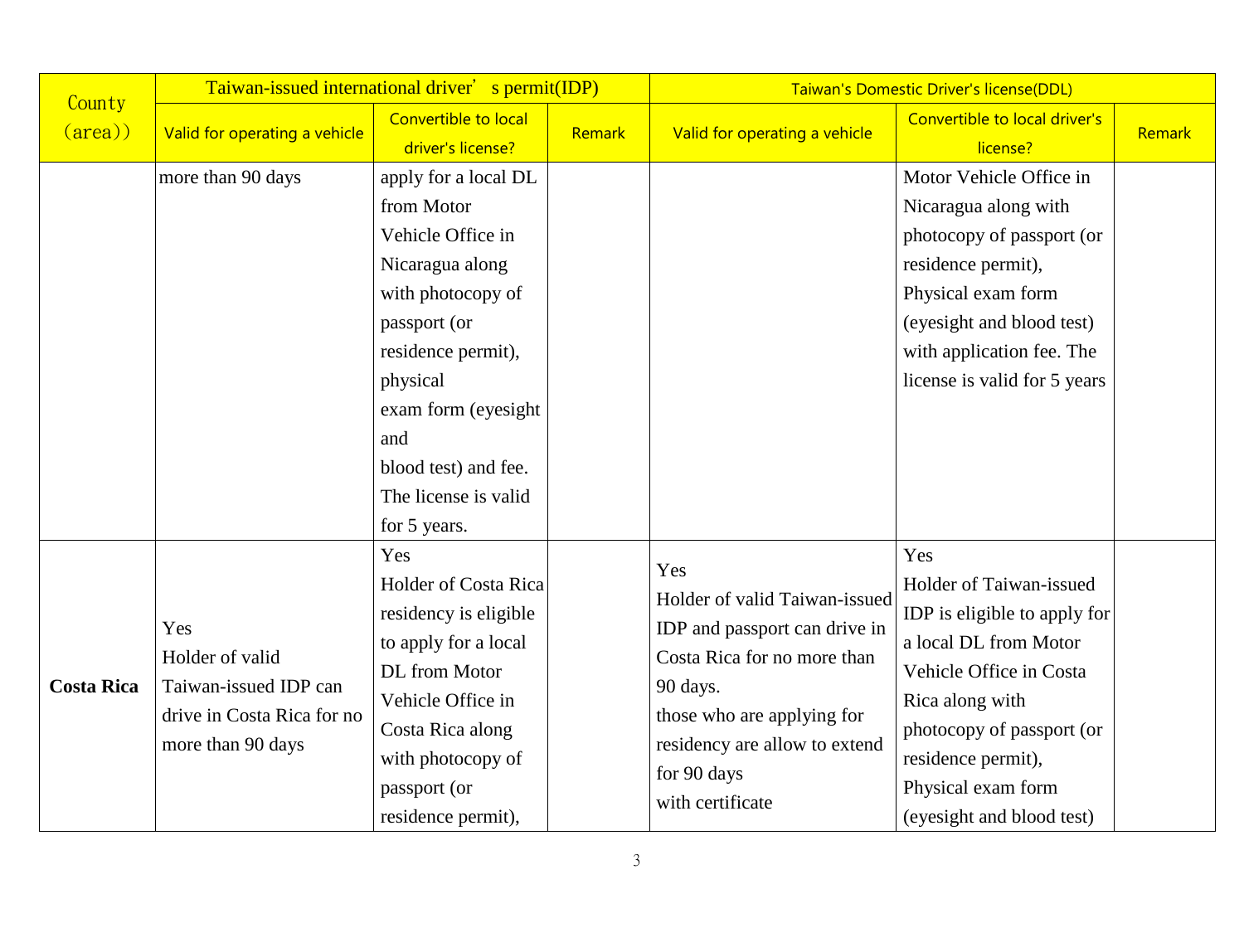| County          | Taiwan-issued international driver' s permit(IDP)                                                                                                                                                                                                                                                                                                                                                                                            |                                                                                                                                                                                                                 |        | Taiwan's Domestic Driver's license(DDL)                                                                                                                                                                                                                                                                                                                                                                                                                                                        |                                                                                                                                                                                                                 |        |  |
|-----------------|----------------------------------------------------------------------------------------------------------------------------------------------------------------------------------------------------------------------------------------------------------------------------------------------------------------------------------------------------------------------------------------------------------------------------------------------|-----------------------------------------------------------------------------------------------------------------------------------------------------------------------------------------------------------------|--------|------------------------------------------------------------------------------------------------------------------------------------------------------------------------------------------------------------------------------------------------------------------------------------------------------------------------------------------------------------------------------------------------------------------------------------------------------------------------------------------------|-----------------------------------------------------------------------------------------------------------------------------------------------------------------------------------------------------------------|--------|--|
| $(\text{area})$ | Valid for operating a vehicle                                                                                                                                                                                                                                                                                                                                                                                                                | Convertible to local<br>driver's license?                                                                                                                                                                       | Remark | Valid for operating a vehicle                                                                                                                                                                                                                                                                                                                                                                                                                                                                  | Convertible to local driver's<br>license?                                                                                                                                                                       | Remark |  |
|                 | Yes                                                                                                                                                                                                                                                                                                                                                                                                                                          | Physical exam form<br>(eyesight and blood<br>test) with application<br>fee. The license is<br>valid for 3 years                                                                                                 |        | Yes                                                                                                                                                                                                                                                                                                                                                                                                                                                                                            | with application fee. The<br>license is valid for 3 years                                                                                                                                                       |        |  |
| Panama          | Taiwan-issued IDP shares<br>the same<br>validity date as one's<br>VISA (90days maximum),<br>IDP should be ready with<br>one's passport for<br>inspection.<br>Alternatively, one can<br>apply for driver permit<br>immediately on arrival.<br>The driving permit shares<br>the same validity as VISA.<br>It could be used without<br>passport. In either of the<br>above cases, application<br>for an extension of stay<br>can be made to the | Yes.<br>Can be converted<br>to local DL by<br>showing valid<br>Taiwan passport<br>or ID document,<br>However, a health<br>examination<br>certificate (blood<br>test and blood<br>sugar) should be<br>submitted. |        | Taiwan's DDL shares the<br>same validity date as one's<br>VISA (90days maximum),<br>IDP should be ready with<br>one's passport for inspection.<br>Alternatively, one can apply<br>for driver permit immediately<br>on arrival.<br>The driving permit shares the<br>same validity as VISA. It<br>could be used without<br>passport.<br>In either of the above cases,<br>application for an extension of<br>stay can be made to the<br>immigration authority when<br>the visa expires, and then, | Yes.<br>Can be converted<br>to local DL by<br>showing valid<br>Taiwan passport<br>or ID document,<br>However, a health<br>examination<br>certificate (blood<br>test and blood<br>sugar) should be<br>submitted. |        |  |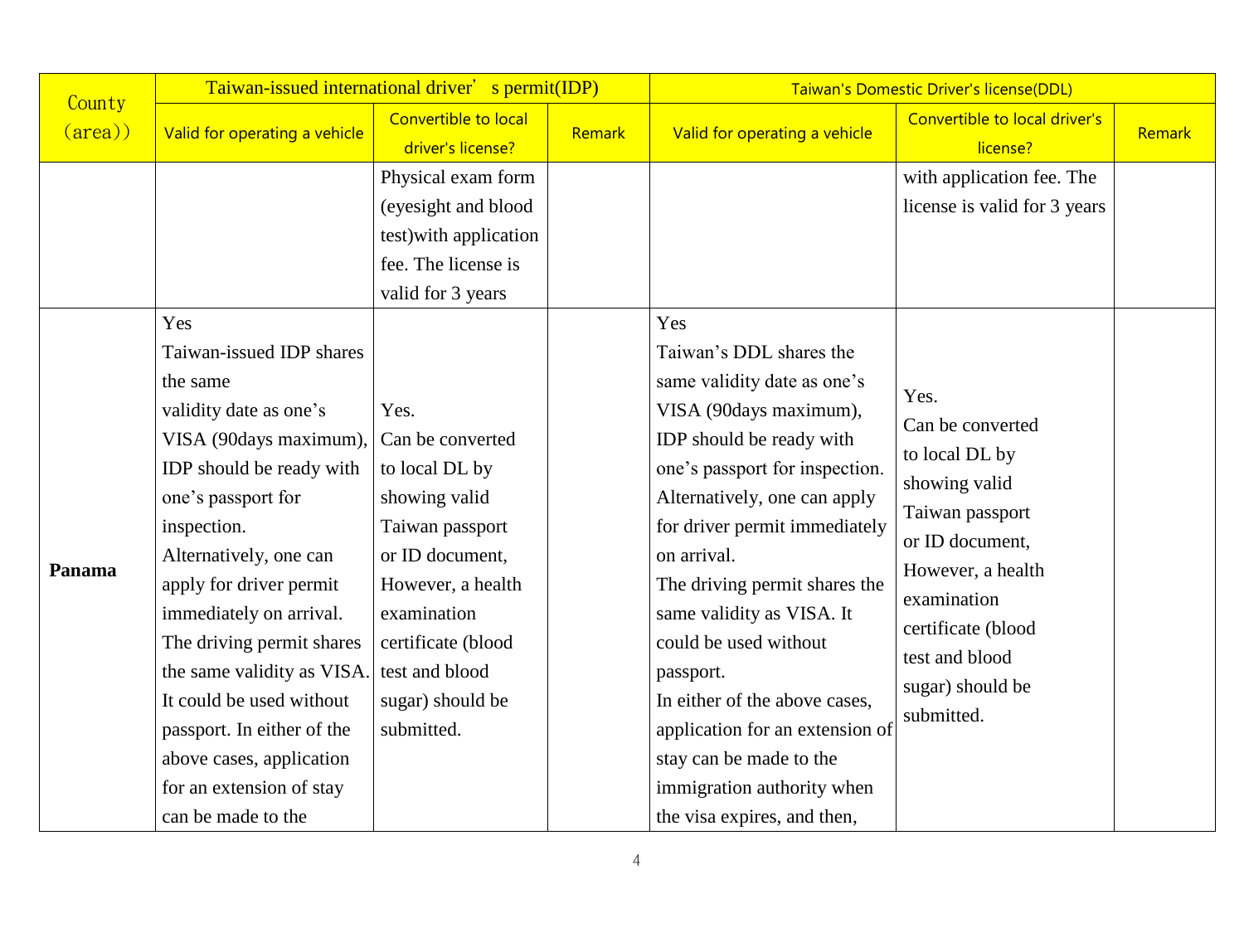| County                    | Taiwan-issued international driver' s permit(IDP) |                                                                                                                                                                                                                               |                                                     | Taiwan's Domestic Driver's license(DDL) |                                                                                                                                                                                                                    |        |  |
|---------------------------|---------------------------------------------------|-------------------------------------------------------------------------------------------------------------------------------------------------------------------------------------------------------------------------------|-----------------------------------------------------|-----------------------------------------|--------------------------------------------------------------------------------------------------------------------------------------------------------------------------------------------------------------------|--------|--|
| $(\text{area})$           | Valid for operating a vehicle                     | Convertible to local<br>driver's license?                                                                                                                                                                                     | Remark                                              | Valid for operating a vehicle           | Convertible to local driver's<br>license?                                                                                                                                                                          | Remark |  |
|                           | immigration authority                             |                                                                                                                                                                                                                               |                                                     | with such extension,                    |                                                                                                                                                                                                                    |        |  |
|                           | when the visa expires, and                        |                                                                                                                                                                                                                               |                                                     | application can be made for             |                                                                                                                                                                                                                    |        |  |
|                           | then, with such extension,                        |                                                                                                                                                                                                                               |                                                     | conversion to a new Panama              |                                                                                                                                                                                                                    |        |  |
|                           | application can be made                           |                                                                                                                                                                                                                               |                                                     | DL sharing the same validity            |                                                                                                                                                                                                                    |        |  |
|                           | for conversion to a new                           |                                                                                                                                                                                                                               |                                                     | as the new permitted period of          |                                                                                                                                                                                                                    |        |  |
|                           | Panama DL sharing the                             |                                                                                                                                                                                                                               |                                                     | stay.                                   |                                                                                                                                                                                                                    |        |  |
|                           | same validity as the new                          |                                                                                                                                                                                                                               |                                                     |                                         |                                                                                                                                                                                                                    |        |  |
|                           | permitted period of stay.                         |                                                                                                                                                                                                                               |                                                     |                                         |                                                                                                                                                                                                                    |        |  |
| St.<br><b>Christopher</b> | Yes                                               | NO<br>Holder of valid<br>Taiwan-issued IDP<br>can drive in St.<br>Christopher for no<br>more than 1 year (if<br>one wish to stay over<br>a year should pay for<br>a conversion to local<br>DL according to his<br>stay permit |                                                     | Yes                                     | NO<br>Holder of valid Taiwan's<br>DDL can drive in St.<br>Christopher for no more<br>than 1 year (if one wish to<br>stay over a year should<br>pay for a conversion to<br>local DL according to his<br>stay permit |        |  |
| <b>Jamaica</b>            | N <sub>o</sub>                                    | No                                                                                                                                                                                                                            | The term is<br>the same as<br>Taiwan-iss<br>ued IDP | N <sub>o</sub>                          | N <sub>o</sub>                                                                                                                                                                                                     |        |  |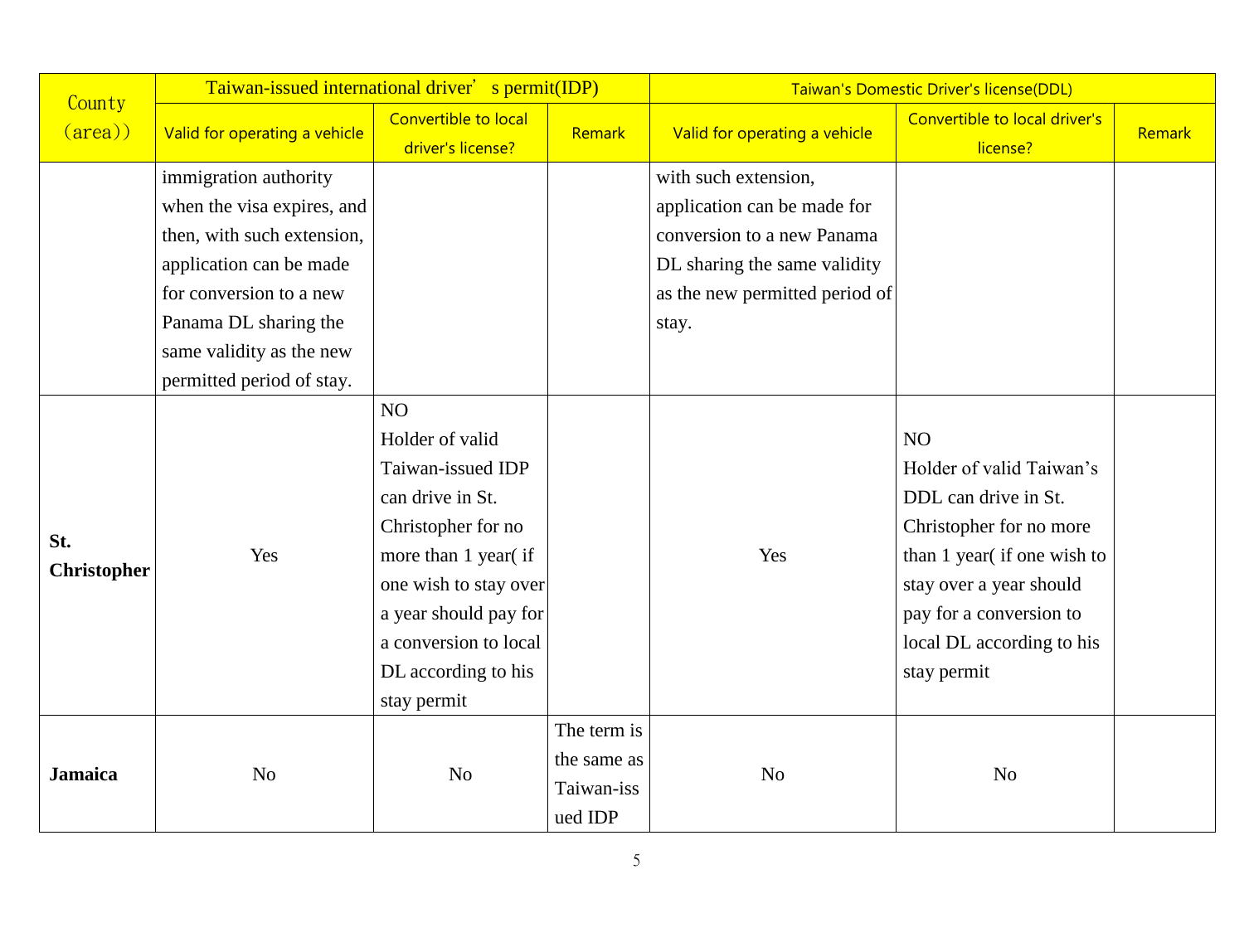|                                  | Taiwan-issued international driver' s permit(IDP)                                                                                              |                                                                                                                                                                     |                                                     | Taiwan's Domestic Driver's license(DDL)                                                                                                        |                                                                                                                                    |        |
|----------------------------------|------------------------------------------------------------------------------------------------------------------------------------------------|---------------------------------------------------------------------------------------------------------------------------------------------------------------------|-----------------------------------------------------|------------------------------------------------------------------------------------------------------------------------------------------------|------------------------------------------------------------------------------------------------------------------------------------|--------|
| County<br>$(\text{area})$        | Valid for operating a vehicle                                                                                                                  | Convertible to local<br>driver's license?                                                                                                                           | Remark                                              | Valid for operating a vehicle                                                                                                                  | Convertible to local driver's<br>license?                                                                                          | Remark |
| Antigua<br>and<br><b>Barbuda</b> | N <sub>o</sub>                                                                                                                                 | N <sub>o</sub>                                                                                                                                                      | The term is<br>the same as<br>Taiwan-iss<br>ued IDP | N <sub>o</sub>                                                                                                                                 | No                                                                                                                                 |        |
| <b>St. Maarten</b>               | N <sub>o</sub>                                                                                                                                 | N <sub>o</sub>                                                                                                                                                      | The term is<br>the same as<br>Taiwan-iss<br>ued IDP | N <sub>o</sub>                                                                                                                                 | No                                                                                                                                 |        |
| <b>Chile</b>                     | Yes                                                                                                                                            | N <sub>o</sub><br>A written test is<br>required.<br>Regulations is<br>administered by<br>different municipal<br>governments, many<br>of them require a<br>road test |                                                     | N <sub>o</sub>                                                                                                                                 | N <sub>o</sub>                                                                                                                     |        |
| <b>Guatemala</b>                 | Can be used base on<br>validity of visa on arrival.<br>(Holder of Taiwan<br>passport can enter<br>Guatemala without visa<br>for no more than 3 | 1. A valid IDP can<br>be converted to<br>Guatemalan<br>drivers license<br>without any tests by<br>the Traffic                                                       |                                                     | Can be used base on validity<br>of visa on arrival.<br>(Holder of Taiwan<br>passport can enter<br>Guatemala without visa for no<br>more than 3 | 1. A valid Taiwan's DDL<br>Can be converted to<br>Guatemalan<br>drivers license<br>without any tests by the<br>Traffic division of |        |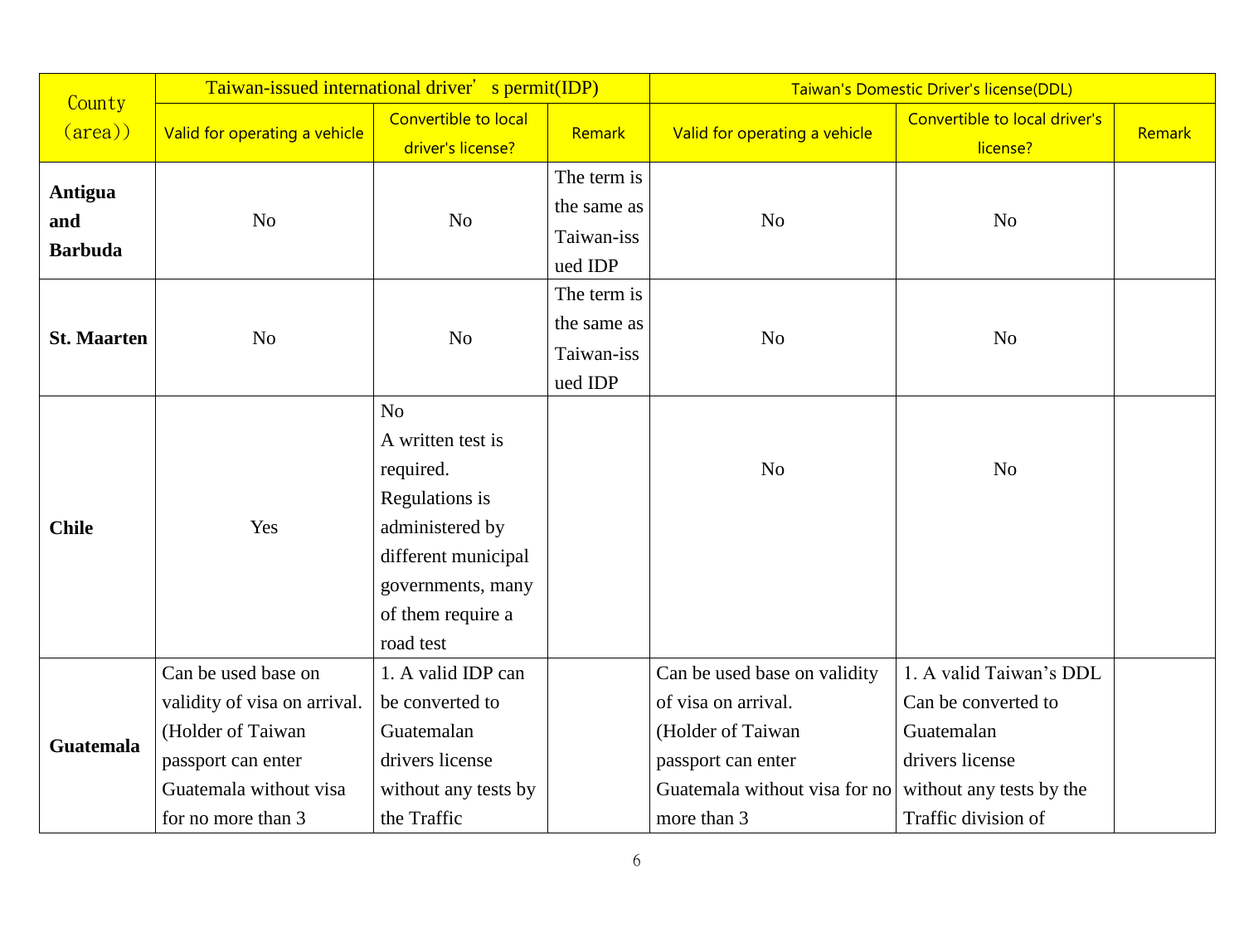| County           | Taiwan-issued international driver' s permit(IDP)                                             |                                                                                                                                                                                                 |        | Taiwan's Domestic Driver's license(DDL)                                                                                                                              |                                                                                                                                                                                                                                                                |        |  |
|------------------|-----------------------------------------------------------------------------------------------|-------------------------------------------------------------------------------------------------------------------------------------------------------------------------------------------------|--------|----------------------------------------------------------------------------------------------------------------------------------------------------------------------|----------------------------------------------------------------------------------------------------------------------------------------------------------------------------------------------------------------------------------------------------------------|--------|--|
| $(\text{area})$  | Valid for operating a vehicle                                                                 | Convertible to local<br>driver's license?                                                                                                                                                       | Remark | Valid for operating a vehicle                                                                                                                                        | Convertible to local driver's<br>license?                                                                                                                                                                                                                      | Remark |  |
|                  | months)<br>Can be use and share same National Police<br>validity with an extension<br>of stay | division of<br>Agency.<br>2. If the IDP is<br>expired, it should be<br>converted after<br>passing written and<br>road tests held by<br>Traffic division of<br><b>National Police</b><br>Agency. |        | months)<br>Can be use and share same<br>validity with an extension of<br>stay                                                                                        | National Police agency.<br>2. If the DDL is expired, it<br>should be converted after<br>passing written and road<br>tests held by Traffic<br>division of National Police<br>Agency.                                                                            |        |  |
| <b>Venezuela</b> | Yes                                                                                           | Yes                                                                                                                                                                                             |        | N <sub>o</sub>                                                                                                                                                       |                                                                                                                                                                                                                                                                |        |  |
| <b>Dominica</b>  | Yes<br>Holder of valid<br>Taiwan-issued IDP can<br>drive in Dominica                          | N <sub>o</sub>                                                                                                                                                                                  |        | N <sub>o</sub><br>Holder of valid Taiwan's<br>DDL can not drive in<br>Dominica, one must apply for<br>a conversion of regular DL<br>from Dominican<br>road authority | The application<br>for drivers licenses in<br>Dominica does not<br>include tests.<br>A Taiwanese can apply<br>for license conversion at<br>the Dominican<br>road authority by the<br>following procedure.<br>1. Holder of Taiwan's<br>valid DDL should applies |        |  |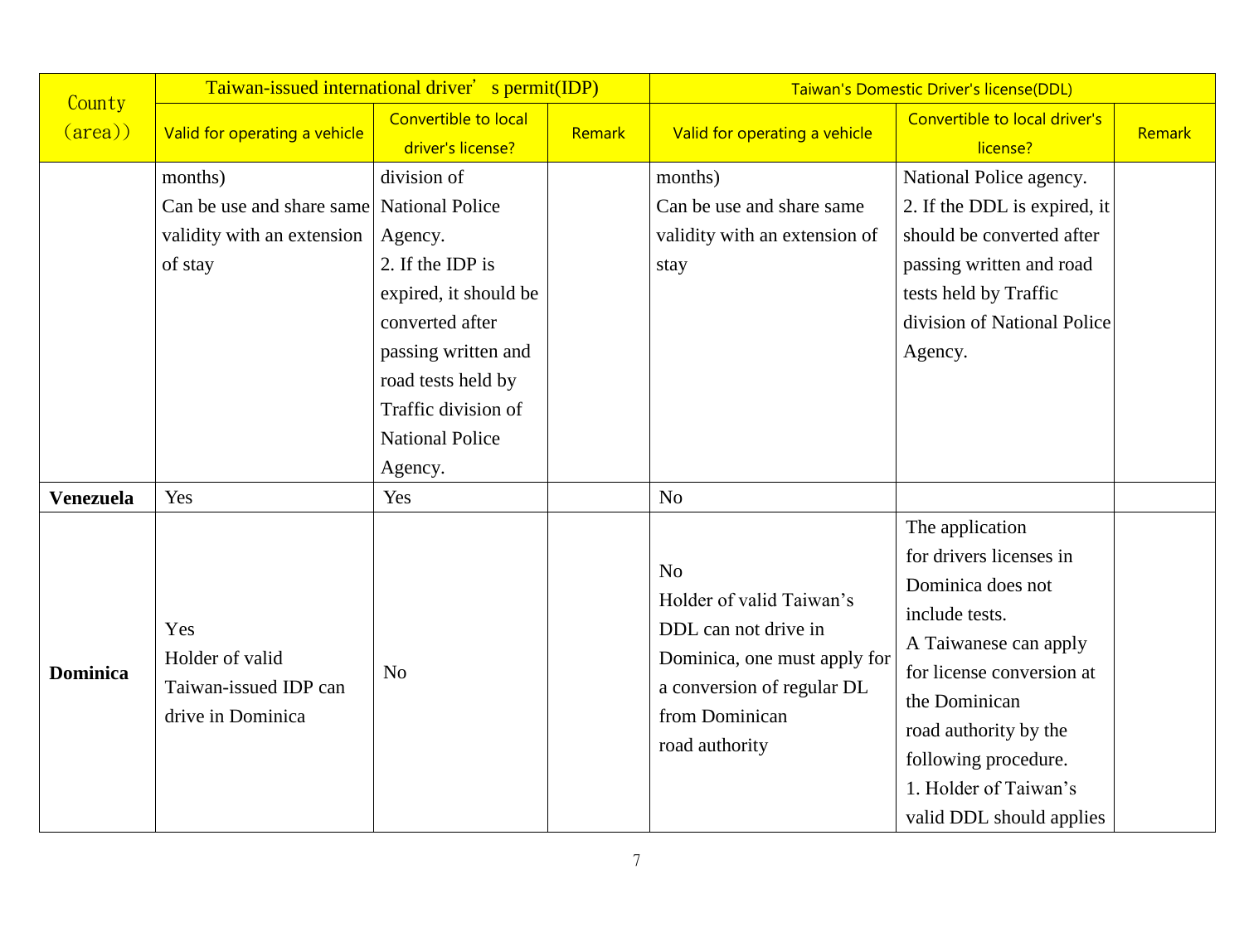|                           | Taiwan-issued international driver' s permit(IDP) |                                           |        | Taiwan's Domestic Driver's license(DDL) |                                           |               |
|---------------------------|---------------------------------------------------|-------------------------------------------|--------|-----------------------------------------|-------------------------------------------|---------------|
| County<br>$(\text{area})$ | Valid for operating a vehicle                     | Convertible to local<br>driver's license? | Remark | Valid for operating a vehicle           | Convertible to local driver's<br>license? | <b>Remark</b> |
|                           |                                                   |                                           |        |                                         | for certificate                           |               |
|                           |                                                   |                                           |        |                                         | From The Embassy                          |               |
|                           |                                                   |                                           |        |                                         | of the Republic of                        |               |
|                           |                                                   |                                           |        |                                         | China, and submits such                   |               |
|                           |                                                   |                                           |        |                                         | certificate to                            |               |
|                           |                                                   |                                           |        |                                         | Dominican Ministry of                     |               |
|                           |                                                   |                                           |        |                                         | Foreign Affairs for                       |               |
|                           |                                                   |                                           |        |                                         | Verification.                             |               |
|                           |                                                   |                                           |        |                                         | 2. Pay for administration                 |               |
|                           |                                                   |                                           |        |                                         | fees, which include the                   |               |
|                           |                                                   |                                           |        |                                         | costs for eyesight                        |               |
|                           |                                                   |                                           |        |                                         | inspection by physician,                  |               |
|                           |                                                   |                                           |        |                                         | blood type                                |               |
|                           |                                                   |                                           |        |                                         | test and license                          |               |
|                           |                                                   |                                           |        |                                         | making (include                           |               |
|                           |                                                   |                                           |        |                                         | lamination).                              |               |
|                           | Yes                                               | No.                                       |        | Yes                                     | No.                                       |               |
|                           | Can be used for 3 months                          | One wish to obtain a                      |        | Can be used for 3 months                | One wish to obtain a                      |               |
|                           | beyond which                                      | Honduras DL valid                         |        | beyond which period a                   | Honduras DL valid for 2                   |               |
| <b>Honduras</b>           | period a conversion                               | for 2 years, should                       |        | conversion should be made               | years, should follow the                  |               |
|                           | should be made from                               | follow the test                           |        | from the Motor Vehicle                  | test procedure held by the                |               |
|                           | the Motor Vehicle                                 | procedure held by                         |        | Supervision Agency of                   | <b>Motor Vehicle</b>                      |               |
|                           | Supervision Agency of                             | the Motor Vehicle                         |        | Honduras                                | Supervision Agency of                     |               |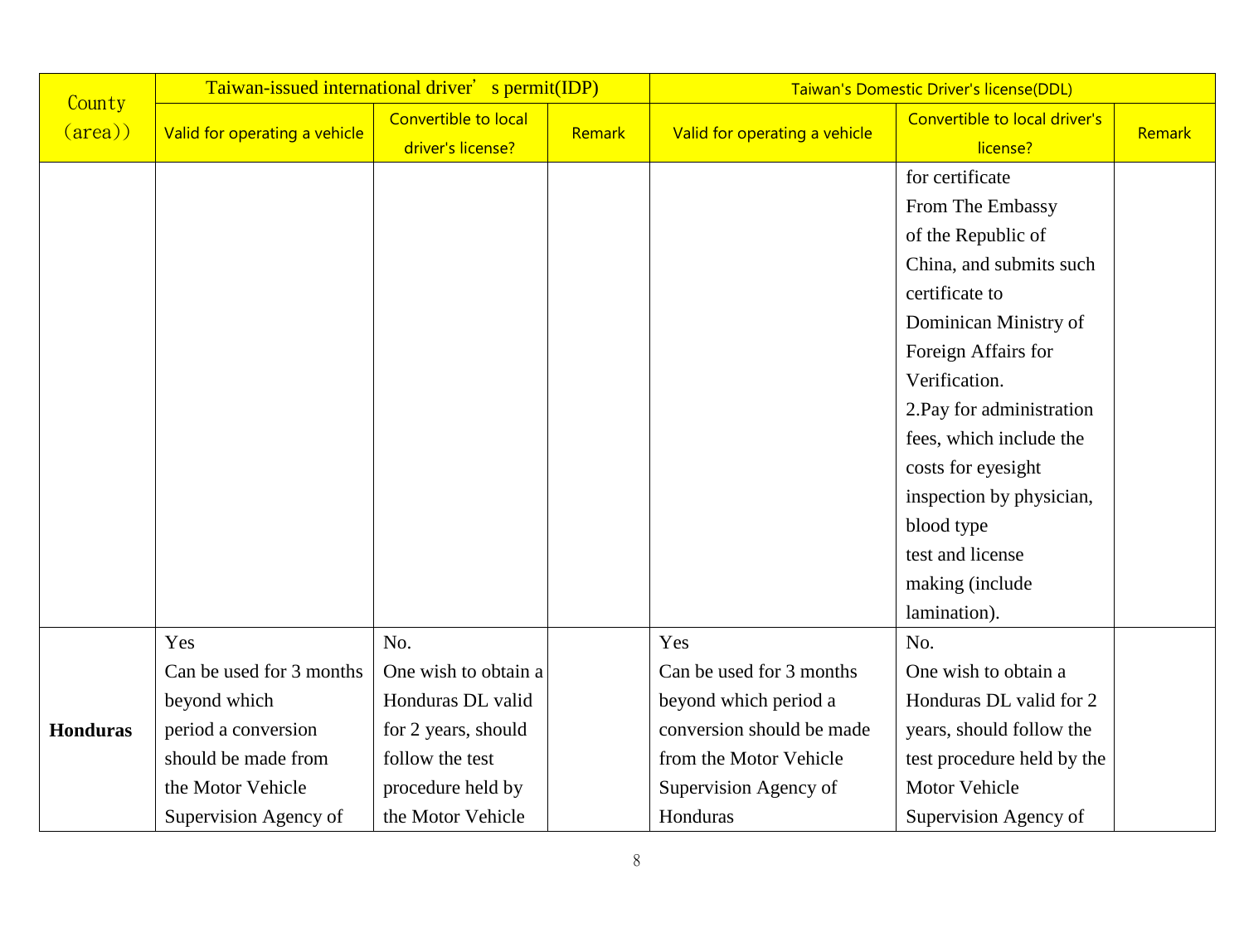| County          | Taiwan-issued international driver' s permit(IDP) |                                           |        | Taiwan's Domestic Driver's license(DDL) |                                           |        |  |
|-----------------|---------------------------------------------------|-------------------------------------------|--------|-----------------------------------------|-------------------------------------------|--------|--|
| $(\text{area})$ | Valid for operating a vehicle                     | Convertible to local<br>driver's license? | Remark | Valid for operating a vehicle           | Convertible to local driver's<br>license? | Remark |  |
|                 | Honduras                                          | <b>Supervision Agency</b>                 |        |                                         | Honduras; for                             |        |  |
|                 |                                                   | of                                        |        |                                         | Diplomatic personnel, it                  |        |  |
|                 |                                                   | Honduras; for                             |        |                                         | only requires official                    |        |  |
|                 |                                                   | diplomatic                                |        |                                         | letter along with eyesight                |        |  |
|                 |                                                   | personnel, it only                        |        |                                         | and blood inspection                      |        |  |
|                 |                                                   | requires official                         |        |                                         | approved by Embassy of                    |        |  |
|                 |                                                   | letter along with                         |        |                                         | the Republic of China, a                  |        |  |
|                 |                                                   | eyesight and blood                        |        |                                         | DL will be granted with                   |        |  |
|                 |                                                   | inspection approved                       |        |                                         | validity same of his                      |        |  |
|                 |                                                   | by                                        |        |                                         | commission.                               |        |  |
|                 |                                                   | Embassy of the                            |        |                                         |                                           |        |  |
|                 |                                                   | Republic of China, a                      |        |                                         |                                           |        |  |
|                 |                                                   | DL will be granted                        |        |                                         |                                           |        |  |
|                 |                                                   | with validity same                        |        |                                         |                                           |        |  |
|                 |                                                   | of his commission.                        |        |                                         |                                           |        |  |
|                 |                                                   |                                           |        |                                         | No.                                       |        |  |
|                 | Yes.                                              |                                           |        |                                         | Conversion to a                           |        |  |
|                 | Taiwan-issued                                     |                                           |        | Not valid, but recognized.              | Belizean drivers license                  |        |  |
| <b>Belize</b>   | IDPs can be used directly                         |                                           |        | Conversion of                           | requires                                  |        |  |
|                 | only by those                                     |                                           |        | license is required.                    | submitting the                            |        |  |
|                 | who are staying no                                |                                           |        |                                         | Taiwan's                                  |        |  |
|                 | longer than 1 year.                               |                                           |        |                                         | DDL and its                               |        |  |
|                 |                                                   |                                           |        |                                         | English                                   |        |  |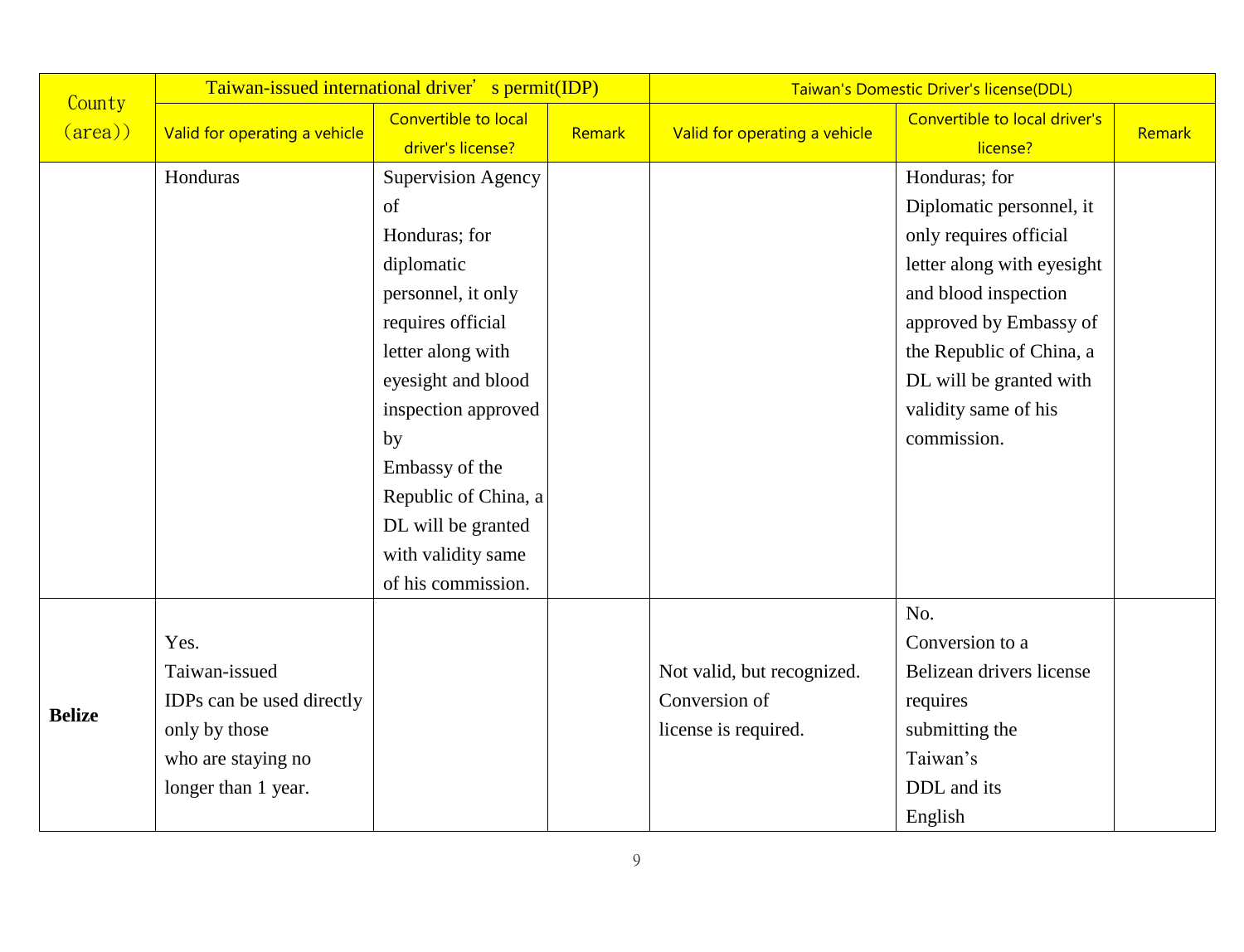|                           | Taiwan-issued international driver' s permit(IDP) |                                           |        | Taiwan's Domestic Driver's license(DDL) |                                           |        |  |
|---------------------------|---------------------------------------------------|-------------------------------------------|--------|-----------------------------------------|-------------------------------------------|--------|--|
| County<br>$(\text{area})$ | Valid for operating a vehicle                     | Convertible to local<br>driver's license? | Remark | Valid for operating a vehicle           | Convertible to local driver's<br>license? | Remark |  |
|                           |                                                   |                                           |        |                                         | translation, verified by the              |        |  |
|                           |                                                   |                                           |        |                                         | Embassy of                                |        |  |
|                           |                                                   |                                           |        |                                         | the R.O.C, and                            |        |  |
|                           |                                                   |                                           |        |                                         | passing the                               |        |  |
|                           |                                                   |                                           |        |                                         | written test held                         |        |  |
|                           |                                                   |                                           |        |                                         | by the authority.                         |        |  |
|                           |                                                   |                                           |        |                                         | Road test can be                          |        |  |
|                           |                                                   |                                           |        |                                         | exempted(yet                              |        |  |
|                           |                                                   |                                           |        |                                         | health examination                        |        |  |
|                           |                                                   |                                           |        |                                         | and written test                          |        |  |
|                           |                                                   |                                           |        |                                         | are required)                             |        |  |
|                           |                                                   |                                           |        |                                         |                                           |        |  |
|                           | Yes.                                              |                                           |        |                                         | Conversion of the driver's                |        |  |
|                           | It is limited                                     |                                           |        |                                         | license requires:                         |        |  |
| <b>Argentina</b>          | to 1 year from the date of                        | No.                                       |        | No.                                     | 1. Argentinean I.D.                       |        |  |
|                           | issuance.                                         |                                           |        |                                         | --D.N.I. (of short or                     |        |  |
|                           |                                                   |                                           |        |                                         | permanent                                 |        |  |
|                           |                                                   |                                           |        |                                         | residence);                               |        |  |
|                           |                                                   |                                           |        |                                         | 2. Valid, Taiwan's DDL                    |        |  |
|                           |                                                   |                                           |        |                                         | 3. Valid                                  |        |  |
|                           |                                                   |                                           |        |                                         | Taiwan-issued                             |        |  |
|                           |                                                   |                                           |        |                                         | <b>IDP</b>                                |        |  |
|                           |                                                   |                                           |        |                                         | 4. Certificate of                         |        |  |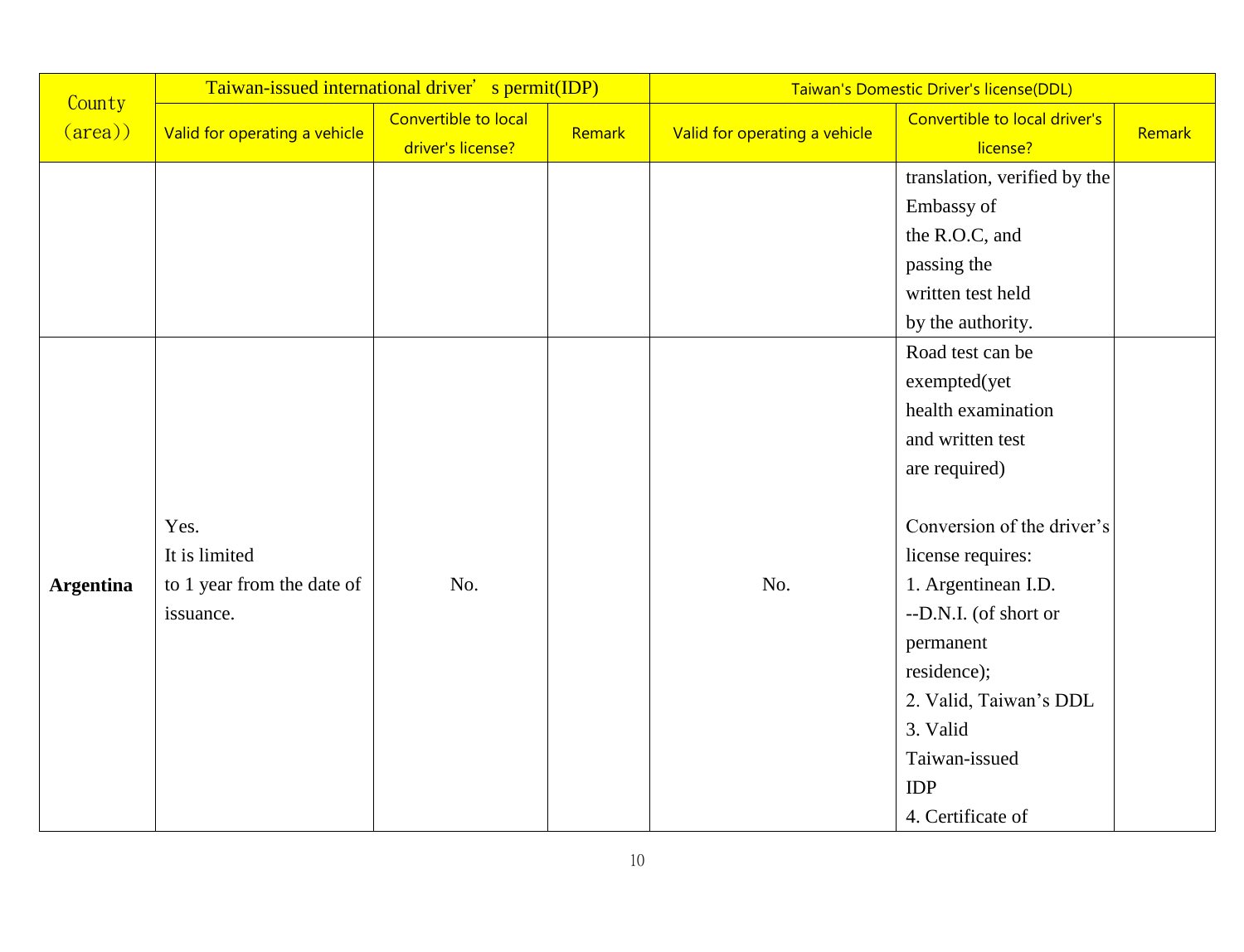|                           | Taiwan-issued international driver' s permit(IDP)                                       |                                           |        | Taiwan's Domestic Driver's license(DDL) |                                                                                                                                                                                                                                                                                                                              |        |  |
|---------------------------|-----------------------------------------------------------------------------------------|-------------------------------------------|--------|-----------------------------------------|------------------------------------------------------------------------------------------------------------------------------------------------------------------------------------------------------------------------------------------------------------------------------------------------------------------------------|--------|--|
| County<br>$(\text{area})$ | Valid for operating a vehicle                                                           | Convertible to local<br>driver's license? | Remark | Valid for operating a vehicle           | Convertible to local driver's<br>license?                                                                                                                                                                                                                                                                                    | Remark |  |
|                           |                                                                                         |                                           |        |                                         | health<br>examination issued by the<br>Vehicle Inspection and<br>administration units<br>5. Certificate of<br>attendance at a<br>2-day theory<br>course (holders of the<br>Taiwan's<br>DDL can exempt from the<br>course)<br>6. Written test<br>7. Road test(holders of the<br>Taiwan's<br>DDL can exempt from the<br>test). |        |  |
| <b>Uruguay</b>            | Yes.<br>It is limited<br>to the visiting period,<br>which is 6<br>months at<br>maximum. | No.                                       |        | NO<br>(110.10.21拉美南字第1102355328號)       | The written and<br>road tests can be<br>exempted (yet<br>health examination<br>is required);<br>Conversion of the driver's                                                                                                                                                                                                   |        |  |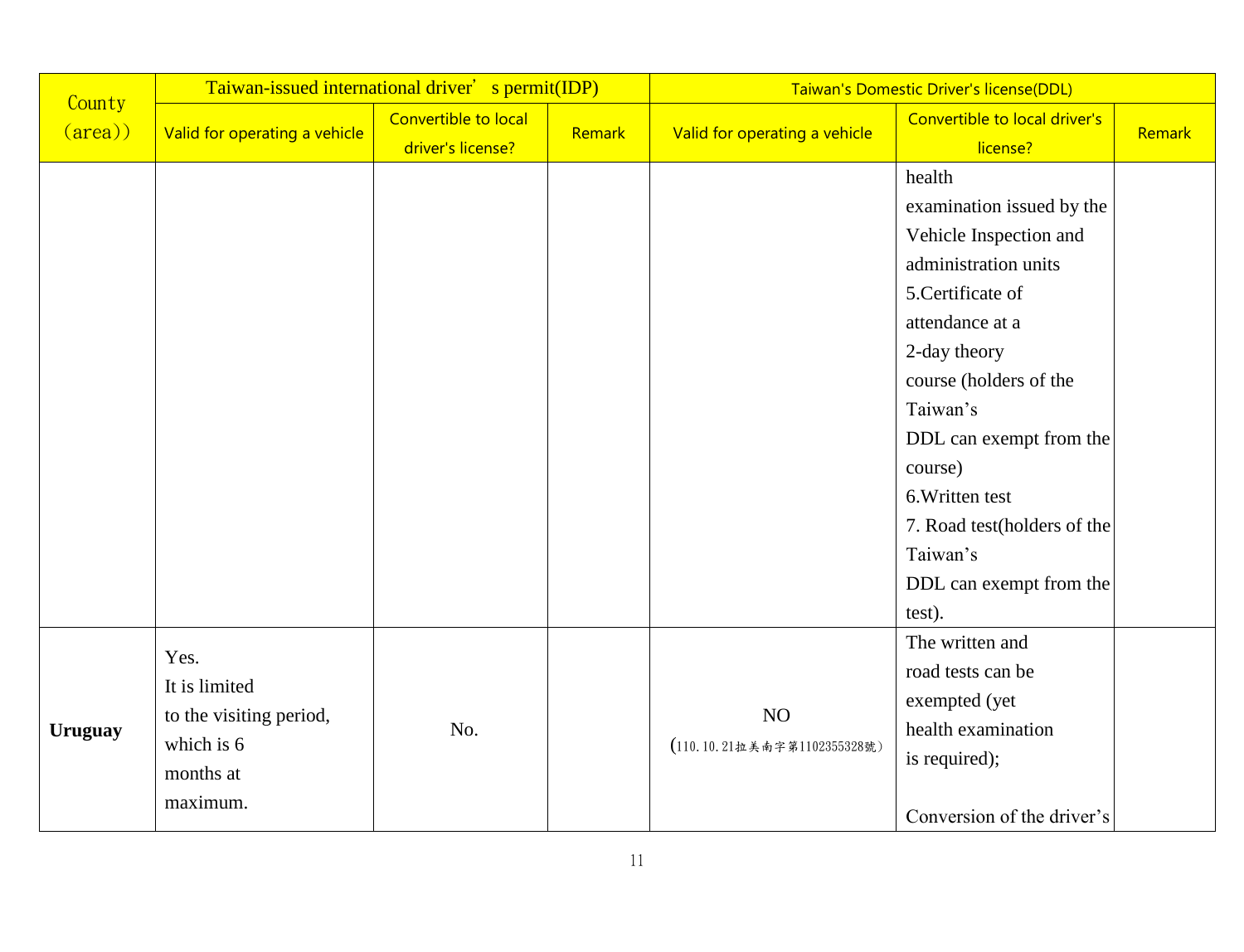| County          | Taiwan-issued international driver' s permit(IDP)                                                                                                                                                      |                                                                  |        | Taiwan's Domestic Driver's license(DDL)                                                                                                                                                                                               |                                                                                                                                                       |        |
|-----------------|--------------------------------------------------------------------------------------------------------------------------------------------------------------------------------------------------------|------------------------------------------------------------------|--------|---------------------------------------------------------------------------------------------------------------------------------------------------------------------------------------------------------------------------------------|-------------------------------------------------------------------------------------------------------------------------------------------------------|--------|
| $(\text{area})$ | Valid for operating a vehicle                                                                                                                                                                          | Convertible to local<br>driver's license?                        | Remark | Valid for operating a vehicle                                                                                                                                                                                                         | Convertible to local driver's<br>license?                                                                                                             | Remark |
|                 |                                                                                                                                                                                                        |                                                                  |        |                                                                                                                                                                                                                                       | license requires:<br>1. Uruguayan<br>I.D.<br>2. Valid Taiwan's DDL.;<br>3. Valid<br>Taiwan-issued<br>IDP.<br>4. Certificate of<br>health examination. |        |
| <b>Bolivia</b>  | Yes.<br>1. Short visiting tourists<br>can use Taiwan-<br>issued IDPs.<br>2. Residents in Bolivia<br>Should report to the<br>Vehicle Inspection and<br>Administration of each<br>province if carry IDP. |                                                                  |        | Yes.<br>1. Short visiting tourists can<br>use<br>Taiwan's DDL.<br>2. Residence permit holder<br>should submit the DDL to the<br>local Vehicle nspection and<br>Administration for the<br>conversion of the local<br>driver's license. | NO (104/07/28交路字第1040023405<br>號函)                                                                                                                    |        |
| Columbia        | Recognized.<br>For overseas<br>Columbians<br>who return to                                                                                                                                             | Yes.<br>Not only the<br>documents for the<br>general application |        | Not valid, but recognized.<br>For overseas<br>Columbians<br>who return to                                                                                                                                                             | NO (104/07/28交路字第1040023405<br>號函)                                                                                                                    |        |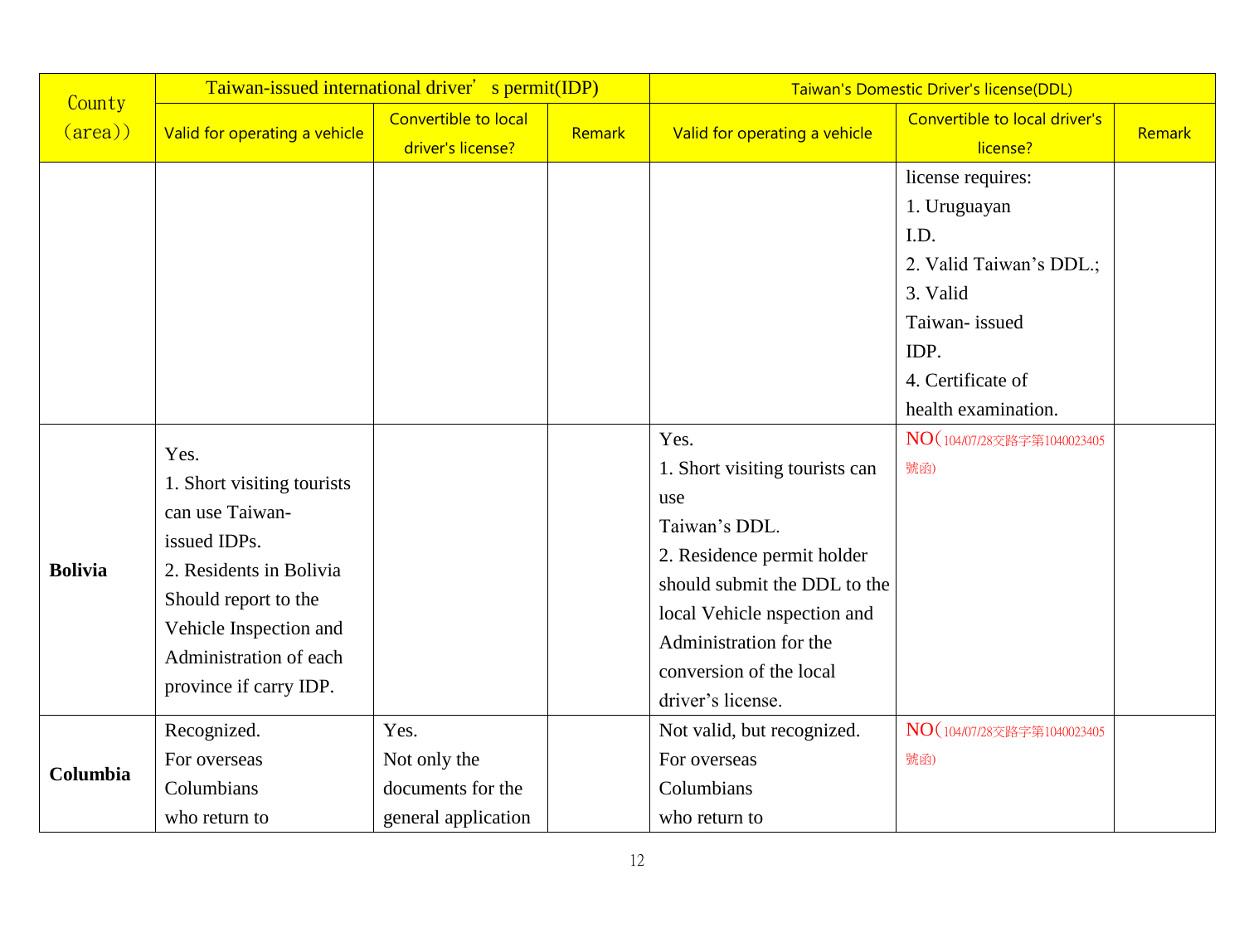| County          | Taiwan-issued international driver' s permit(IDP) |                                           |        | Taiwan's Domestic Driver's license(DDL) |                                           |        |
|-----------------|---------------------------------------------------|-------------------------------------------|--------|-----------------------------------------|-------------------------------------------|--------|
| $(\text{area})$ | Valid for operating a vehicle                     | Convertible to local<br>driver's license? | Remark | Valid for operating a vehicle           | Convertible to local driver's<br>license? | Remark |
|                 | Columbia for                                      | for the driver's                          |        | Columbia for                            |                                           |        |
|                 | short term and the                                | license have to be                        |        | short term and the foreigners           |                                           |        |
|                 | foreigners                                        | prepared, but also                        |        | residing in                             |                                           |        |
|                 | residing in                                       | the personal                              |        | Columbia                                |                                           |        |
|                 | Columbia                                          | identification issued                     |        | holding a legal                         |                                           |        |
|                 | holding a legal                                   | by Columbian                              |        | drivers license                         |                                           |        |
|                 | drivers license                                   | Security Bureau or                        |        | issued by a                             |                                           |        |
|                 | issued by a                                       | the equivalent                            |        | foreign country                         |                                           |        |
|                 | foreign country                                   | documents, and the                        |        | that has                                |                                           |        |
|                 | that has                                          | translated and                            |        | diplomatic or                           |                                           |        |
|                 | diplomatic or                                     | verified original                         |        | business                                |                                           |        |
|                 | business                                          | driver's license.                         |        | relationship                            |                                           |        |
|                 | relationship                                      |                                           |        | with Columbia,                          |                                           |        |
|                 | with Columbia,                                    | Conversion of the                         |        | he/she can convert his/her              |                                           |        |
|                 | he/she can convert his/her                        | driver's license for                      |        | driver's license to the                 |                                           |        |
|                 | driver's license                                  | the diplomatic                            |        | Columbian drivers license               |                                           |        |
|                 | to the Columbian drivers                          | personnel is                              |        | for the same class of vehicles          |                                           |        |
|                 | license for the same class                        | processed by the                          |        | according to the regulations.           |                                           |        |
|                 | of vehicles according to                          | Columbian                                 |        |                                         |                                           |        |
|                 | the regulations.                                  | Foreign Affairs                           |        | Any foreigner holding tourist           |                                           |        |
|                 |                                                   | Ministry                                  |        | visa or a visa other than               |                                           |        |
|                 | Any foreigner holding                             |                                           |        | residence permit can use                |                                           |        |
|                 | tourist visa or a visa                            |                                           |        | his/her foreign drivers license         |                                           |        |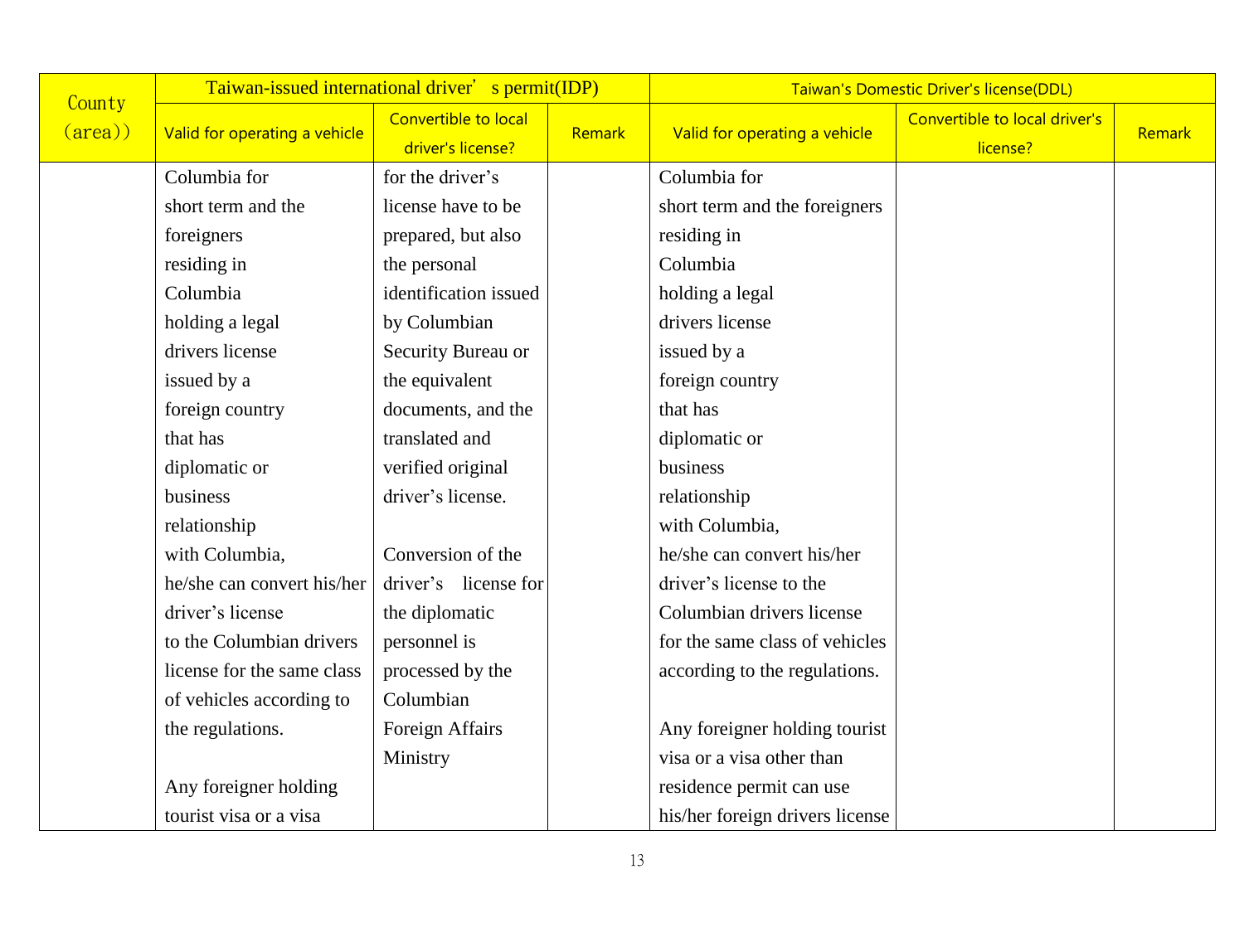| County          | Taiwan-issued international driver' s permit(IDP) |                                           |        | Taiwan's Domestic Driver's license(DDL) |                                           |        |
|-----------------|---------------------------------------------------|-------------------------------------------|--------|-----------------------------------------|-------------------------------------------|--------|
| $(\text{area})$ | Valid for operating a vehicle                     | Convertible to local<br>driver's license? | Remark | Valid for operating a vehicle           | Convertible to local driver's<br>license? | Remark |
|                 | other than residence                              |                                           |        | during the time of visa to              |                                           |        |
|                 | permit can use his/her                            |                                           |        | drive (except buses)                    |                                           |        |
|                 | foreign drivers license                           |                                           |        | in Columbia.                            |                                           |        |
|                 | during the time of visa to                        |                                           |        |                                         |                                           |        |
|                 | drive (except buses) in                           |                                           |        |                                         |                                           |        |
|                 | Columbia.                                         |                                           |        |                                         |                                           |        |
|                 |                                                   |                                           |        |                                         |                                           |        |
|                 | However, according                                |                                           |        |                                         |                                           |        |
|                 | to the official of                                |                                           |        |                                         |                                           |        |
|                 | Columbian Ministry of                             |                                           |        |                                         |                                           |        |
|                 | Transportation, such                              |                                           |        |                                         |                                           |        |
|                 | license should be                                 |                                           |        |                                         |                                           |        |
|                 | translated into                                   |                                           |        |                                         |                                           |        |
|                 | Spanish and verified. •                           |                                           |        |                                         |                                           |        |
|                 |                                                   |                                           |        | Not valid, but recognized. It           | Yes.                                      |        |
|                 |                                                   |                                           |        | requires translation version in         | Taiwan's DDL can be                       |        |
| Haiti           | Recognized.                                       | Conversion is not                         |        | English or French, and                  | submitted for the                         |        |
|                 |                                                   | required                                  |        | verification.                           | conversion of the Haitian                 |        |
|                 |                                                   |                                           |        |                                         | drivers license without                   |        |
|                 |                                                   |                                           |        |                                         | test.                                     |        |
|                 |                                                   | Yes. The IDP issued                       |        |                                         |                                           |        |
| Peru            | Yes.                                              | by Taiwan should be                       |        | N <sub>o</sub>                          |                                           |        |
|                 |                                                   | verified and                              |        |                                         | N <sub>o</sub>                            |        |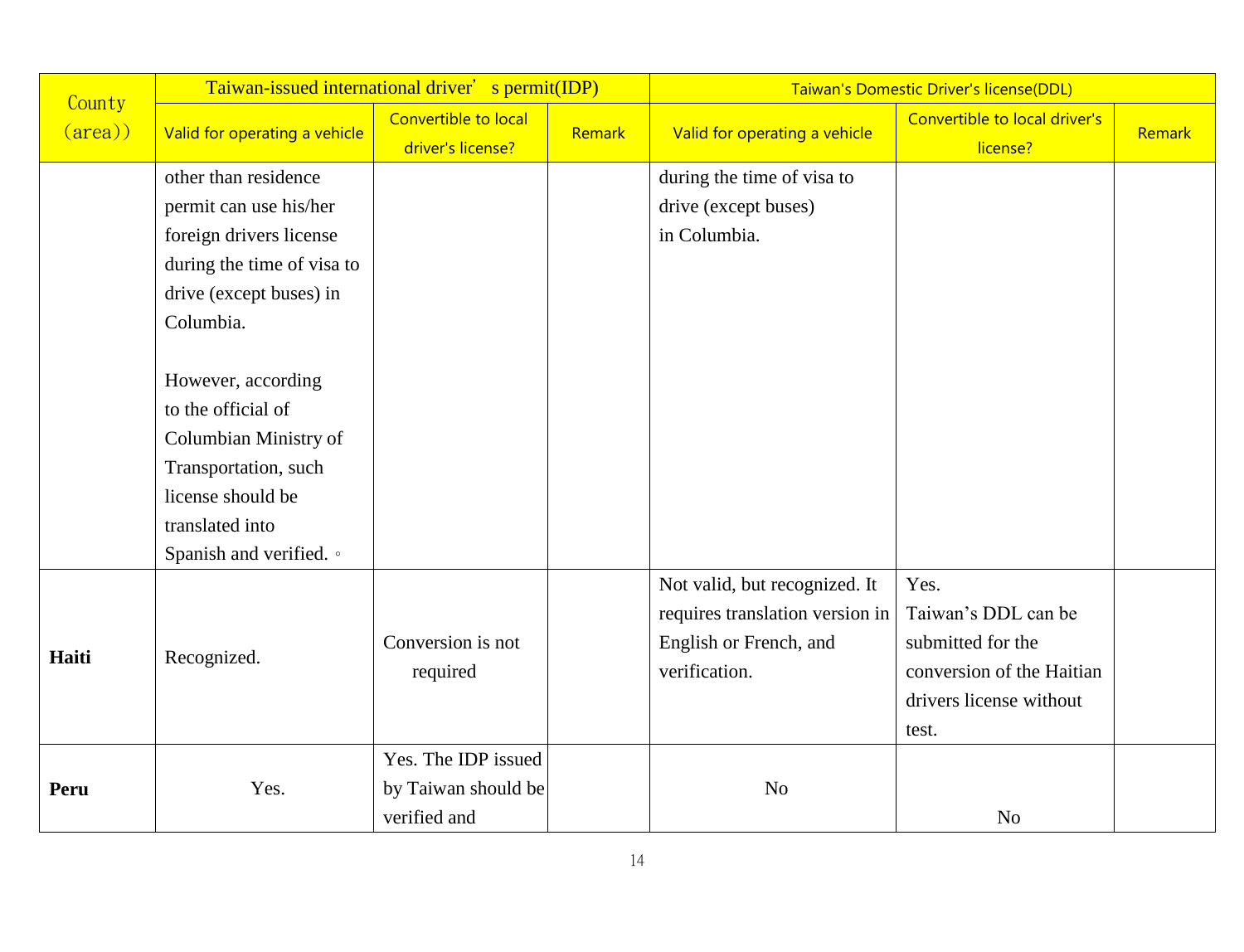| County             | Taiwan-issued international driver' s permit(IDP) |                                           |        | Taiwan's Domestic Driver's license(DDL) |                                           |        |  |
|--------------------|---------------------------------------------------|-------------------------------------------|--------|-----------------------------------------|-------------------------------------------|--------|--|
| $(\text{area})$    | Valid for operating a vehicle                     | Convertible to local<br>driver's license? | Remark | Valid for operating a vehicle           | Convertible to local driver's<br>license? | Remark |  |
|                    |                                                   | authenticated by the                      |        |                                         |                                           |        |  |
|                    |                                                   | Taiwan's overseas                         |        |                                         |                                           |        |  |
|                    |                                                   | office, and the                           |        |                                         |                                           |        |  |
|                    |                                                   | conversion to the                         |        |                                         |                                           |        |  |
|                    |                                                   | Peruvian drivers                          |        |                                         |                                           |        |  |
|                    |                                                   | License cab be                            |        |                                         |                                           |        |  |
|                    |                                                   | made.                                     |        |                                         |                                           |        |  |
|                    |                                                   |                                           |        | Recognized and valid.                   | Yes.                                      |        |  |
|                    |                                                   |                                           |        | According to the Mexican                | A foreigner holding                       |        |  |
|                    |                                                   |                                           |        | traffic regulations, a                  | resident permit should                    |        |  |
|                    |                                                   |                                           |        | foreigner of an ynation (incl.          | apply for a Mexican                       |        |  |
|                    |                                                   |                                           |        | Taiwan) who holds                       | drivers                                   |        |  |
|                    |                                                   |                                           |        | a visiting visa can use the             | License(test-exempt)                      |        |  |
|                    |                                                   |                                           |        | drivers license of his own              | from the vehicle                          |        |  |
| <b>Mexico</b>      | N <sub>o</sub>                                    | N <sub>o</sub>                            |        | country without conversion              | inspection and                            |        |  |
|                    |                                                   |                                           |        | during his/her stay; a holder           | administration authority                  |        |  |
|                    |                                                   |                                           |        | of resident permit should               | in person by submitting                   |        |  |
|                    |                                                   |                                           |        | apply for a local license from          | documents including valid                 |        |  |
|                    |                                                   |                                           |        | the local vehicle inspection            | residence permit and other                |        |  |
|                    |                                                   |                                           |        | and administration authority.           | related information. The                  |        |  |
|                    |                                                   |                                           |        |                                         | Taiwan's DDL doesn't                      |        |  |
|                    |                                                   |                                           |        |                                         | need to be attached.                      |        |  |
| <b>El Salvador</b> | Yes.                                              | Yes.                                      |        | Recognized.                             |                                           |        |  |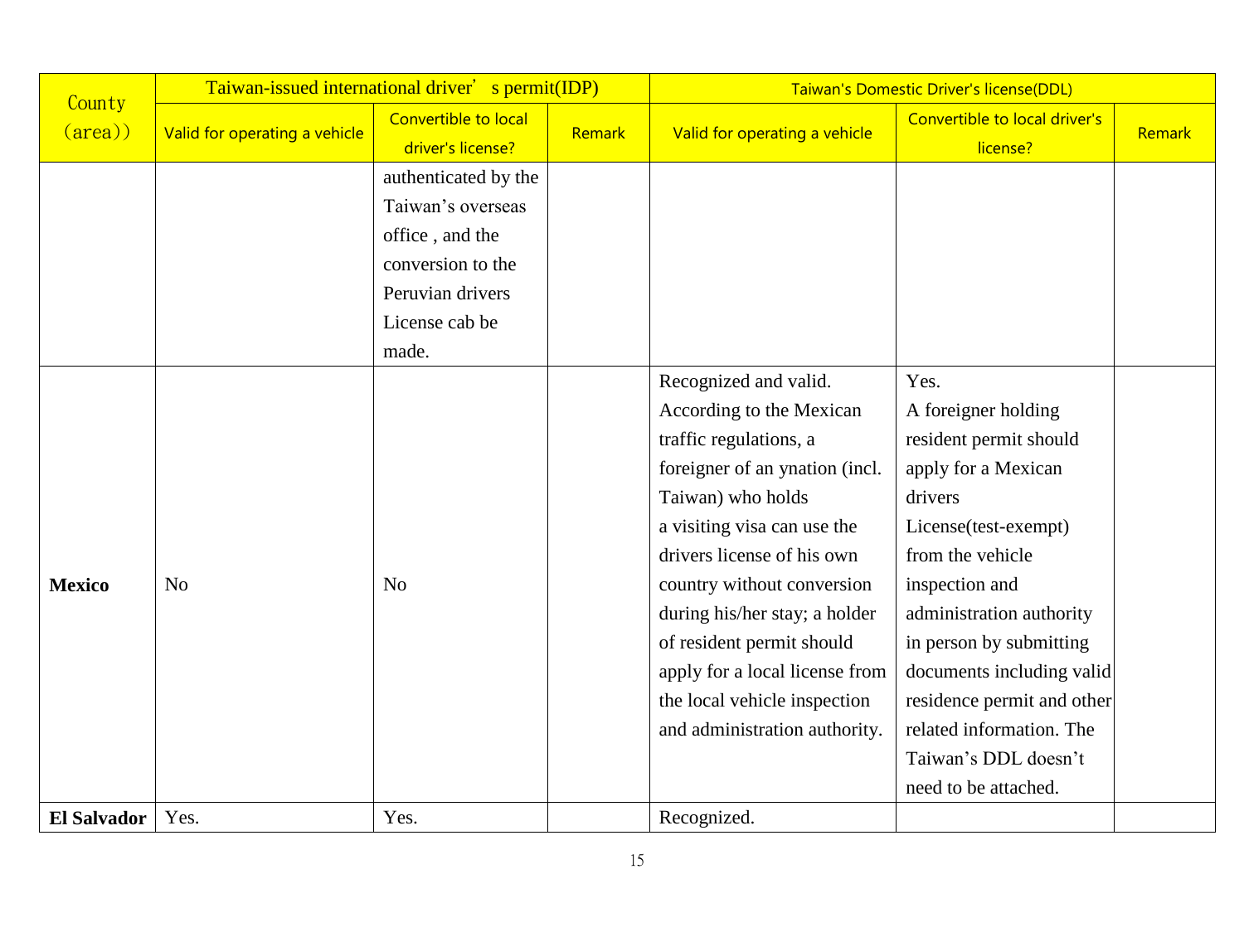| County          | Taiwan-issued international driver' s permit(IDP) |                                           |        | Taiwan's Domestic Driver's license(DDL) |                                           |        |  |
|-----------------|---------------------------------------------------|-------------------------------------------|--------|-----------------------------------------|-------------------------------------------|--------|--|
| $(\text{area})$ | Valid for operating a vehicle                     | Convertible to local<br>driver's license? | Remark | Valid for operating a vehicle           | Convertible to local driver's<br>license? | Remark |  |
|                 | Taiwan issued                                     | The conversion                            |        | It requires translation and             |                                           |        |  |
|                 | IDP can be used within 60                         | requires:                                 |        | verification; term of use is up         | Yes.                                      |        |  |
|                 | days after entry,                                 | 1. Original and                           |        | to 60 days.                             | Translation and                           |        |  |
|                 | beyond which period it                            | copy of Tax form                          |        |                                         | verification are required.                |        |  |
|                 | should be converted by                            | (NIT) (available                          |        |                                         | <b>Conversion documents</b>               |        |  |
|                 | the vehicle inspection and                        | from the Ministry of                      |        |                                         | required are the same as                  |        |  |
|                 | administration authority.                         | Finance of El                             |        |                                         | Taiwan-issued IDP.                        |        |  |
|                 |                                                   | Salvador)                                 |        |                                         |                                           |        |  |
|                 |                                                   | 2. Original and                           |        |                                         |                                           |        |  |
|                 |                                                   | copy of passport                          |        |                                         |                                           |        |  |
|                 |                                                   | 3. Residence permit                       |        |                                         |                                           |        |  |
|                 |                                                   | (requiring                                |        |                                         |                                           |        |  |
|                 |                                                   | continuous stay                           |        |                                         |                                           |        |  |
|                 |                                                   | in El Salvador                            |        |                                         |                                           |        |  |
|                 |                                                   | for 90 days)                              |        |                                         |                                           |        |  |
|                 |                                                   | 4. Applicant's                            |        |                                         |                                           |        |  |
|                 |                                                   | blood type                                |        |                                         |                                           |        |  |
|                 |                                                   | certificate                               |        |                                         |                                           |        |  |
|                 |                                                   | 5. Applicant must at                      |        |                                         |                                           |        |  |
|                 |                                                   | least be18.                               |        |                                         |                                           |        |  |
|                 |                                                   | 6. Original and                           |        |                                         |                                           |        |  |
|                 |                                                   | copy of Taiwan                            |        |                                         |                                           |        |  |
|                 |                                                   | issued IDP                                |        |                                         |                                           |        |  |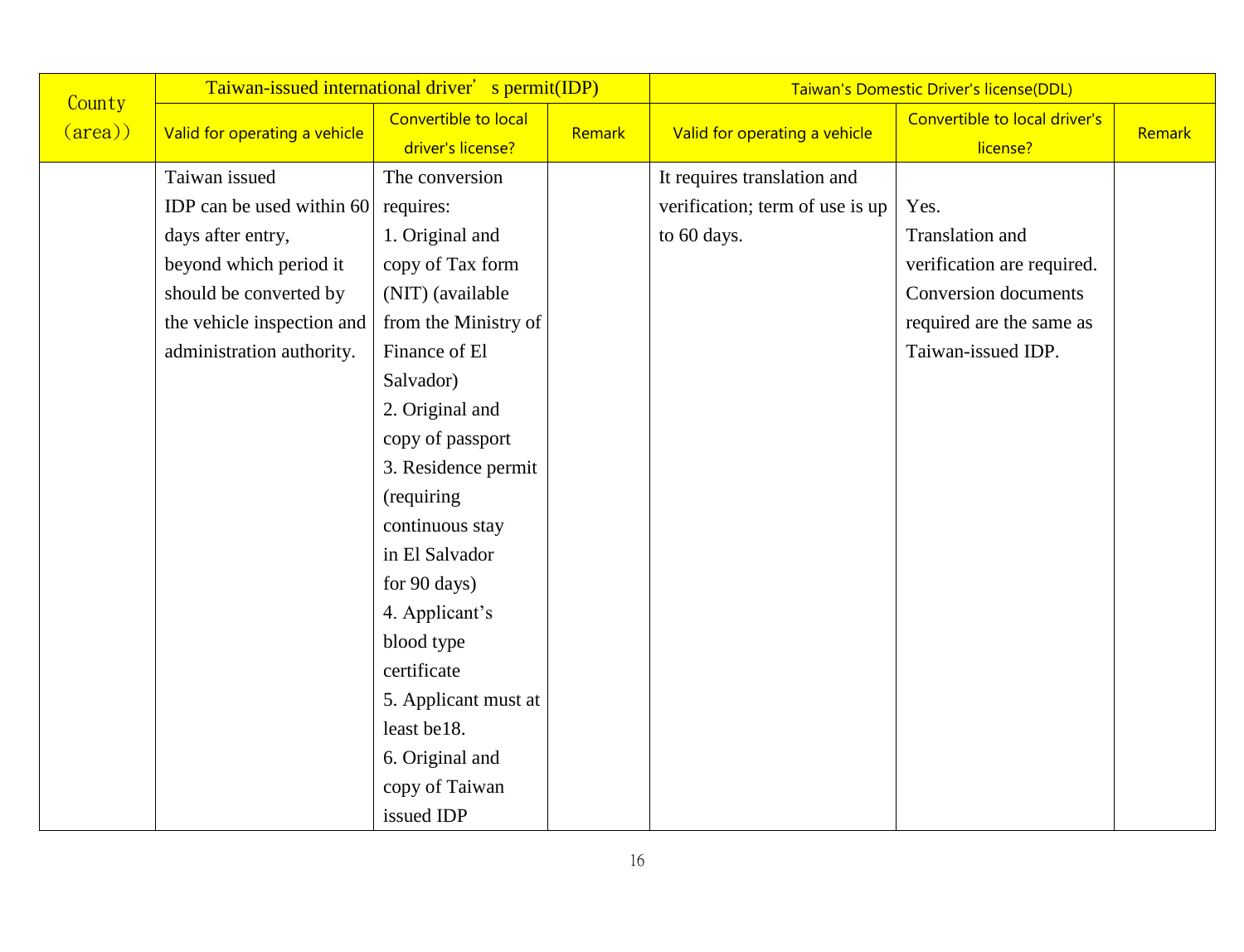| County                                                     | Taiwan-issued international driver' s permit(IDP) |                                                                                                  |        | Taiwan's Domestic Driver's license(DDL) |                                                                                                                                                                                                                                                                                                                                                                                                                                                                                                                                                                                                                                                                                                                                                                                                                                                        |        |  |
|------------------------------------------------------------|---------------------------------------------------|--------------------------------------------------------------------------------------------------|--------|-----------------------------------------|--------------------------------------------------------------------------------------------------------------------------------------------------------------------------------------------------------------------------------------------------------------------------------------------------------------------------------------------------------------------------------------------------------------------------------------------------------------------------------------------------------------------------------------------------------------------------------------------------------------------------------------------------------------------------------------------------------------------------------------------------------------------------------------------------------------------------------------------------------|--------|--|
| $(\text{area})$                                            | Valid for operating a vehicle                     | Convertible to local<br>driver's license?                                                        | Remark | Valid for operating a vehicle           | Convertible to local driver's<br>license?                                                                                                                                                                                                                                                                                                                                                                                                                                                                                                                                                                                                                                                                                                                                                                                                              | Remark |  |
| The<br>Commonwe<br>alth Of<br><b>Puerto</b><br><b>Rico</b> | <b>YES</b>                                        | 7. Conversion fee<br>8. Free of any<br>traffic fine ticket<br>pending payment.<br>N <sub>o</sub> |        | N <sub>o</sub>                          | YES(2015.11.5)交路密字第<br>1047101441號函<br>Drivers that are 18 years of age<br>order, who hold a valid<br>non-commercial driver's<br>license issued by the Ministry<br>of Transport ion and<br>Communications of Taiwan,<br>may apply for an exchange of<br>their driver's license in the<br>Commonwealth of Puerto Rico<br>without the need of taking<br>neither the written nor the road<br>test, as long as they submit:<br>(1) evidence of legal<br>admittance to the United States<br>of America; (2) updated<br>information on their main<br>residence while in Puerto<br>Rico $(3)$ and pay all duties<br>according to the laws of the<br>Commonwealth of Puerto<br>Rico. Puerto Ricans holding a<br>valid driver's license issued by<br>the Department of<br><b>Transportation and Public</b><br>Works and a Republic of<br>China(Taiwan) resident |        |  |
|                                                            |                                                   |                                                                                                  |        |                                         | certificate with a validity<br>period of at least one year, may                                                                                                                                                                                                                                                                                                                                                                                                                                                                                                                                                                                                                                                                                                                                                                                        |        |  |